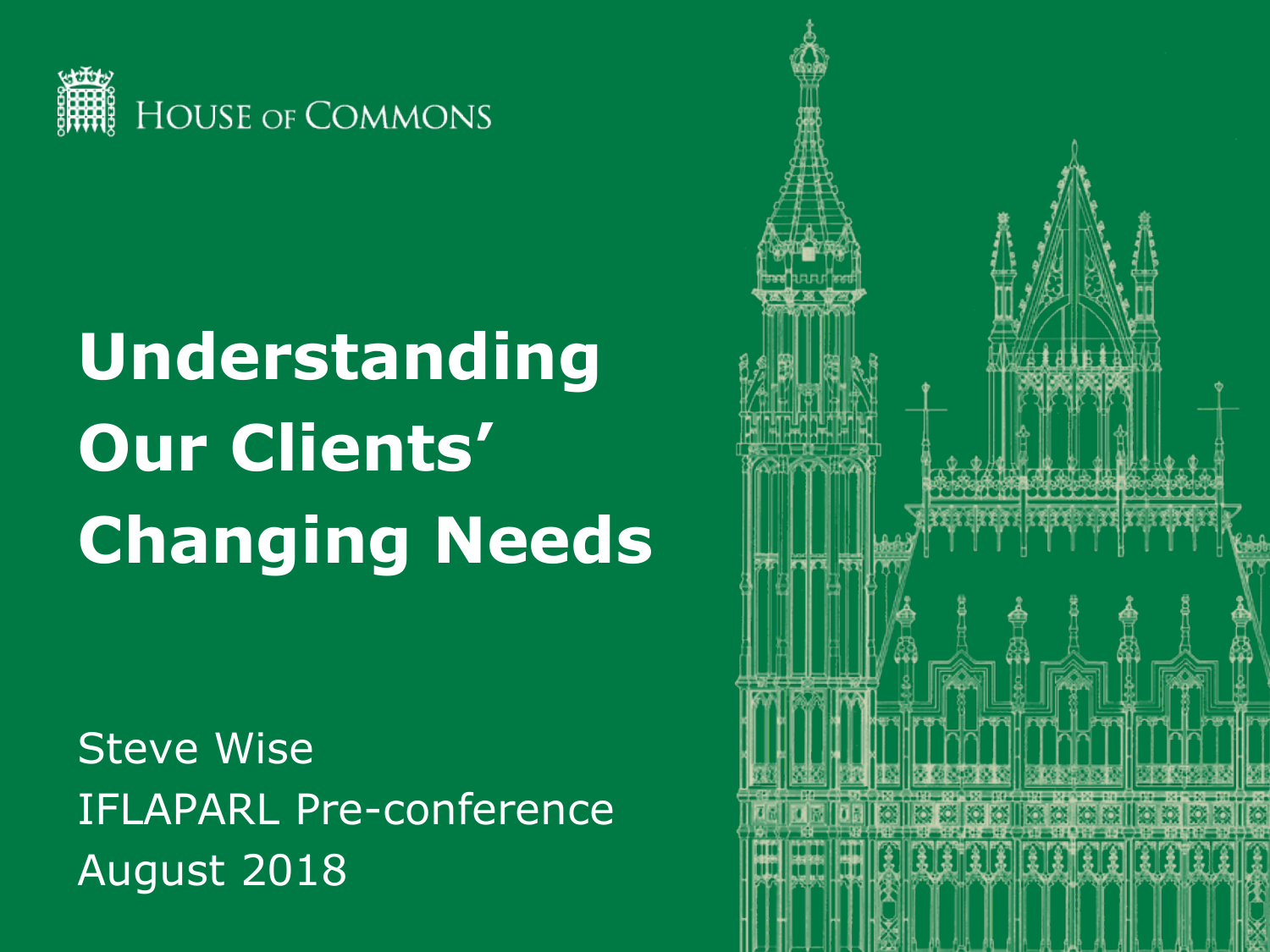



# **Understanding Our Clients' Changing Needs**

- Why are our clients' needs changing?
- How do we find our what our clients want?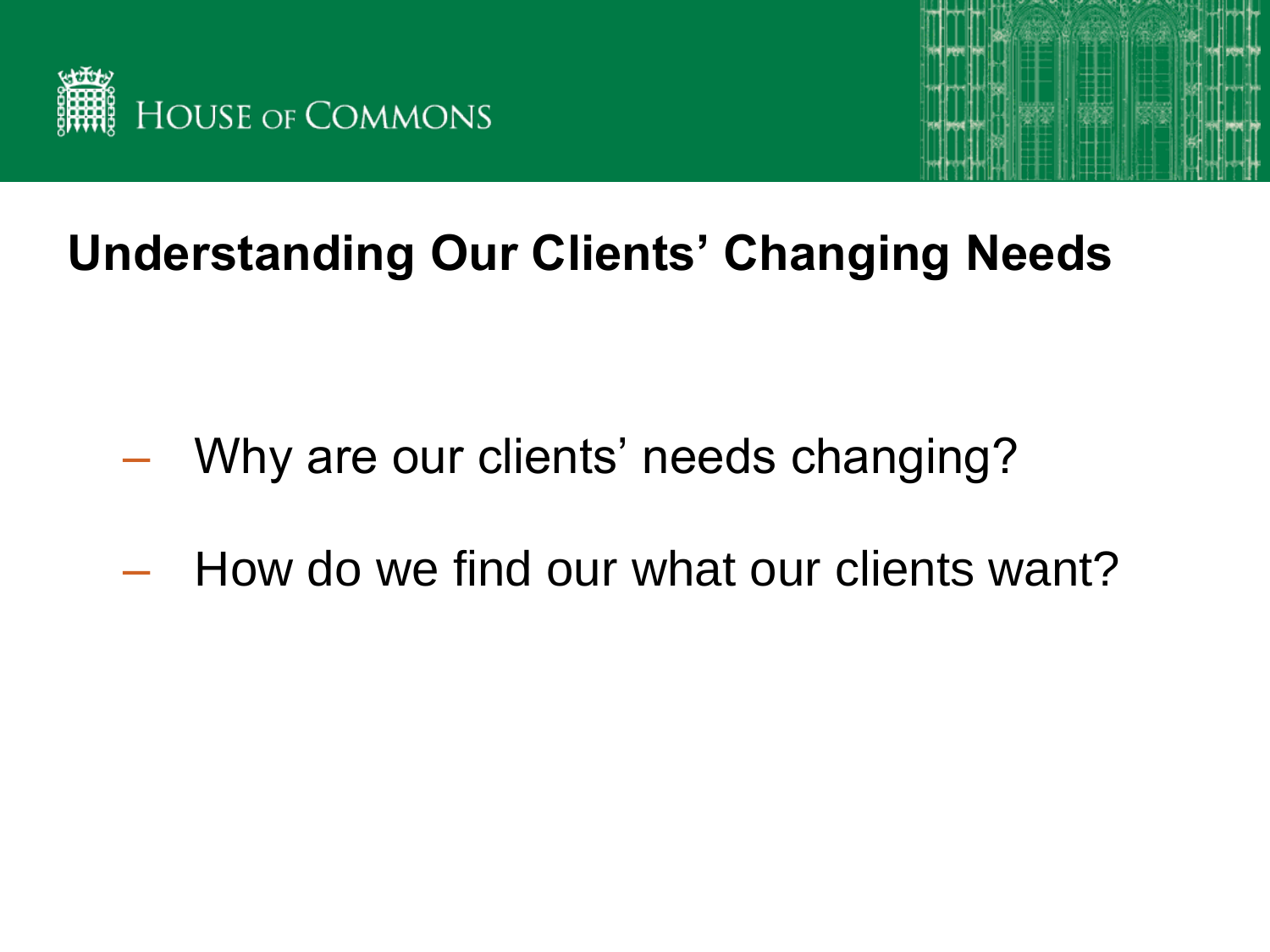



1. Increasing demands on Members

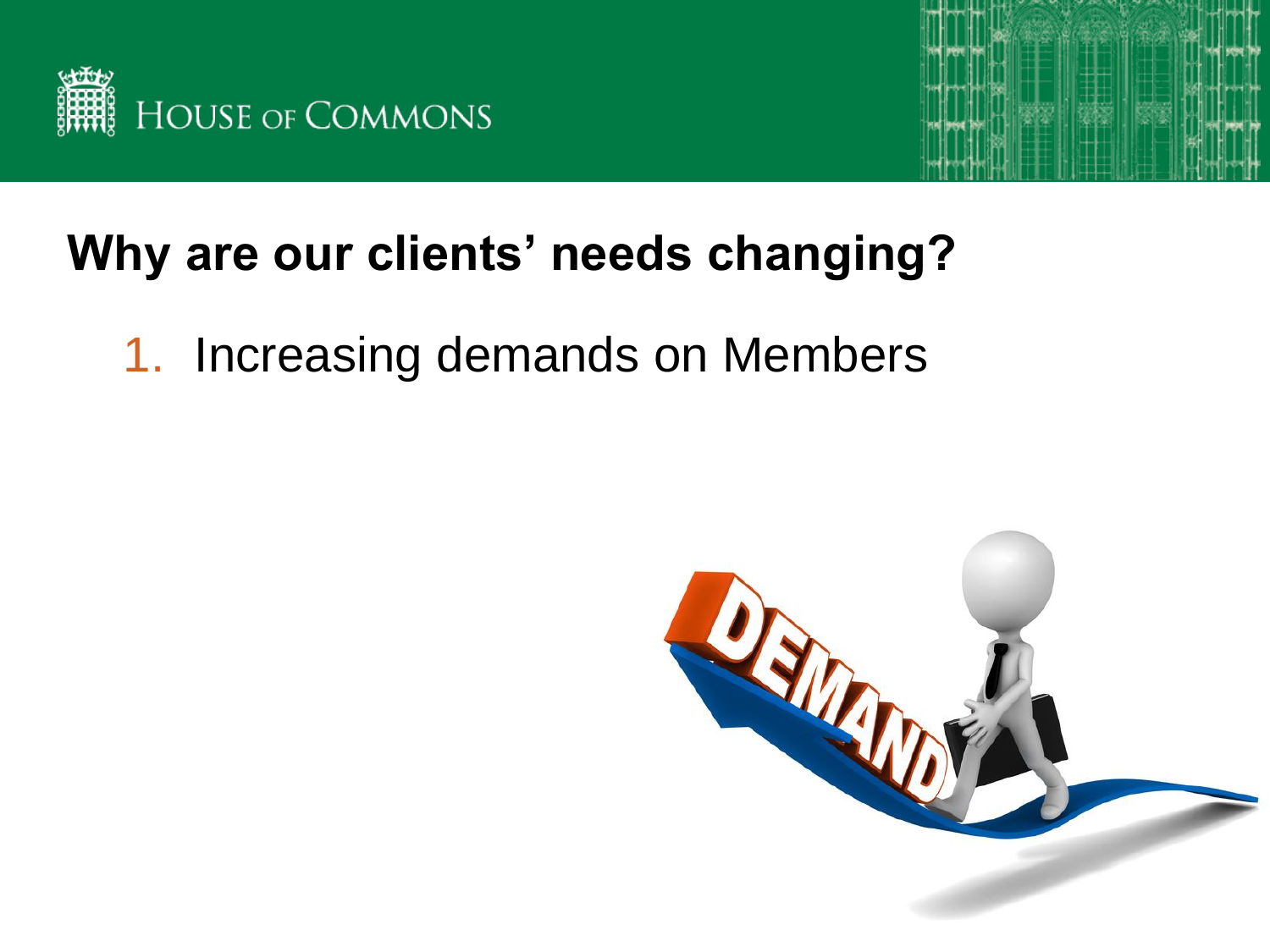



- 1. Increasing demands on Members
- 2. Higher expectations from citizens

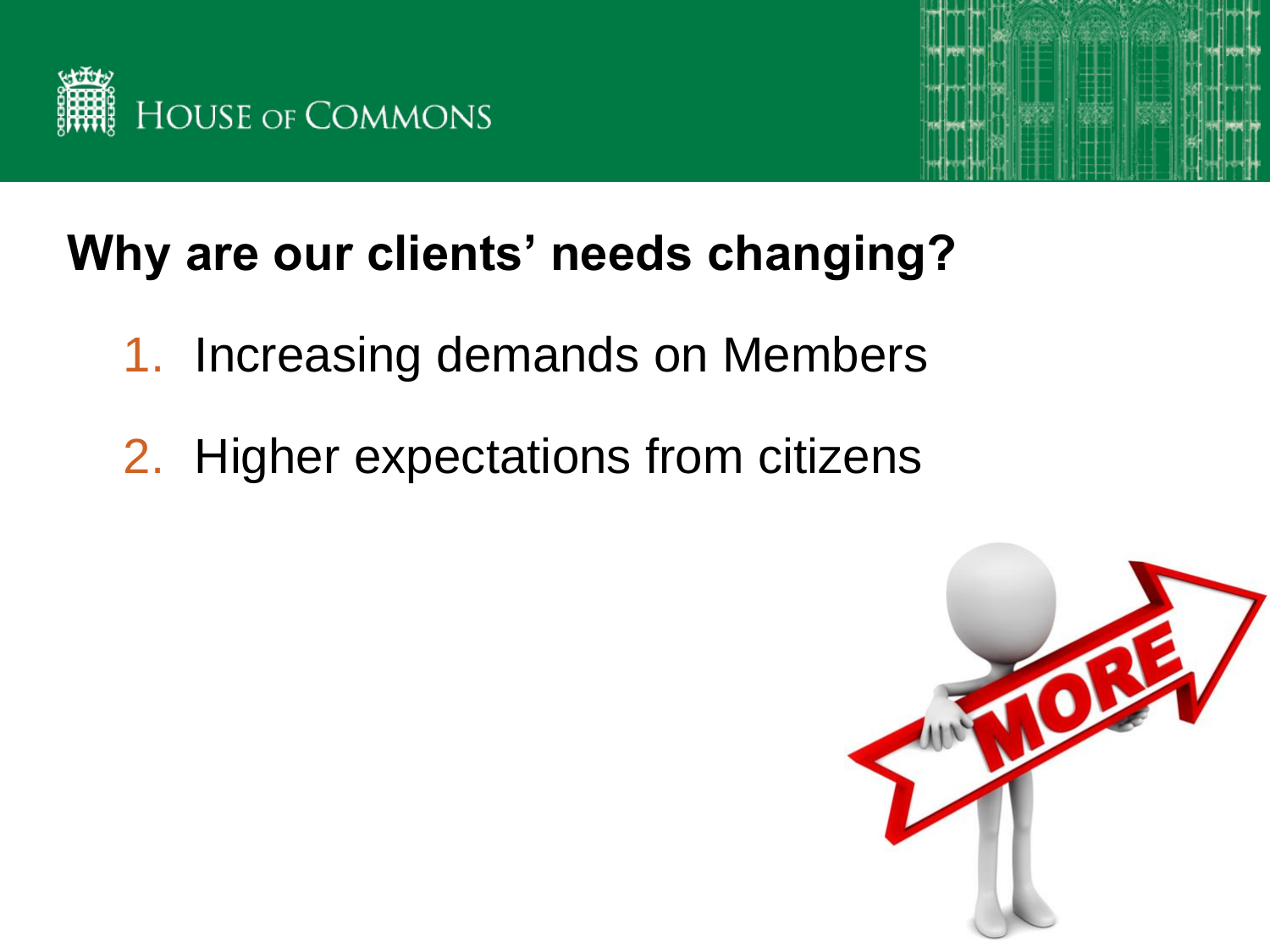



- 1. Increasing demands on Members
- 2. Higher expectations from citizens
- 3. Technology

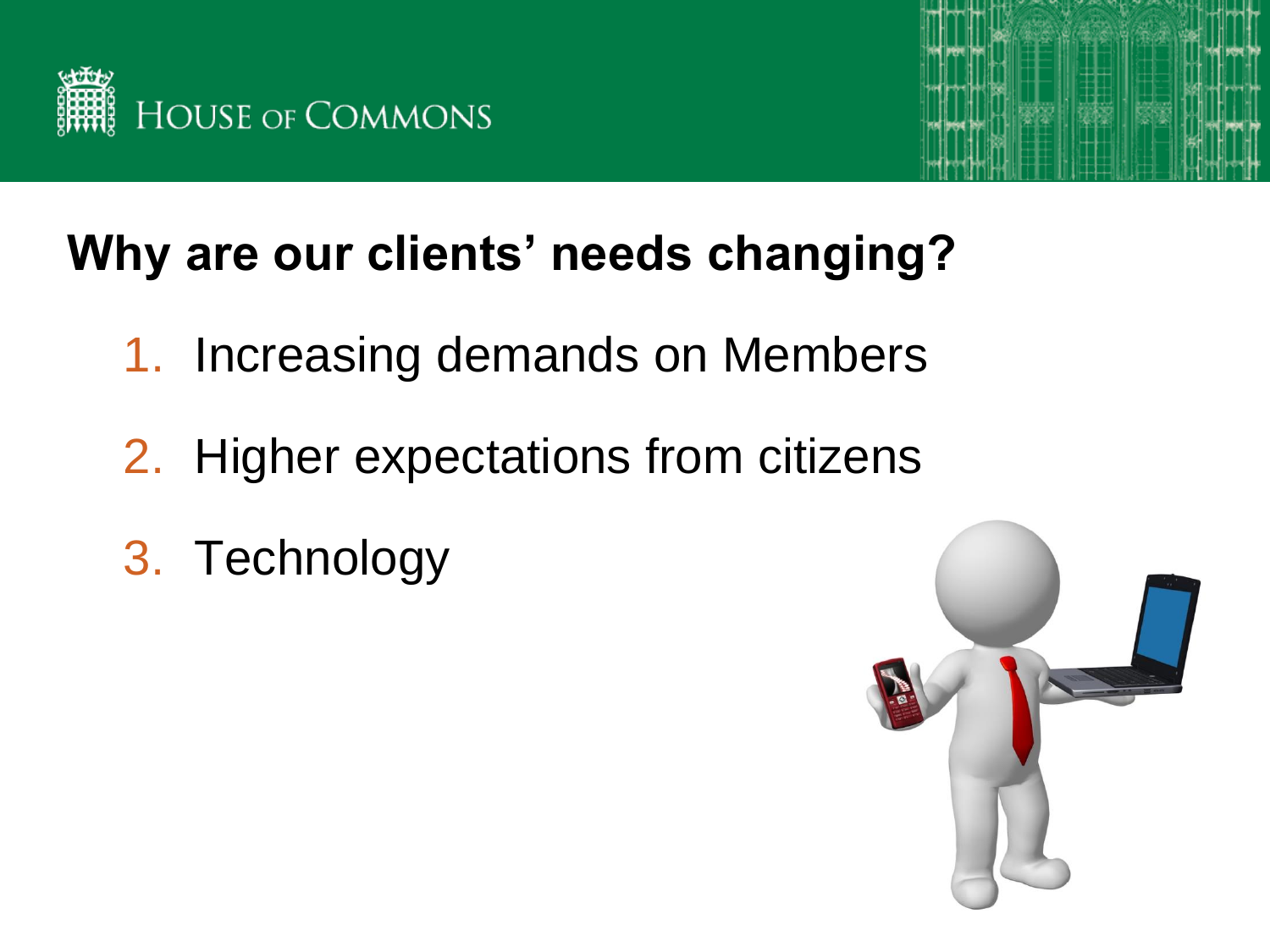



- 1. Increasing demands on Members
- 2. Higher expectations from citizens
- 3. Technology
- 4. World is getting smaller, changing faster, everything happens in real time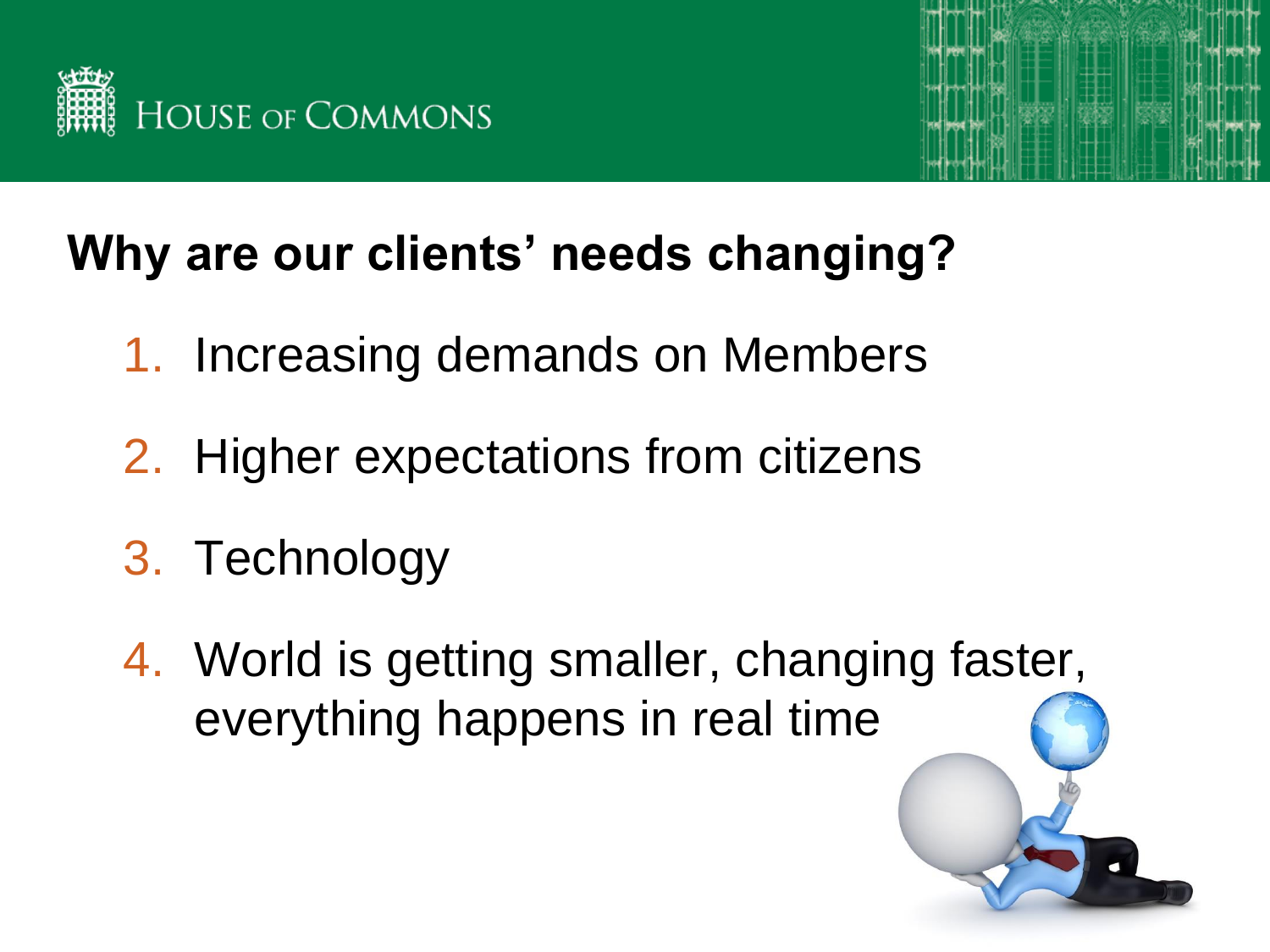



1. Ask them!

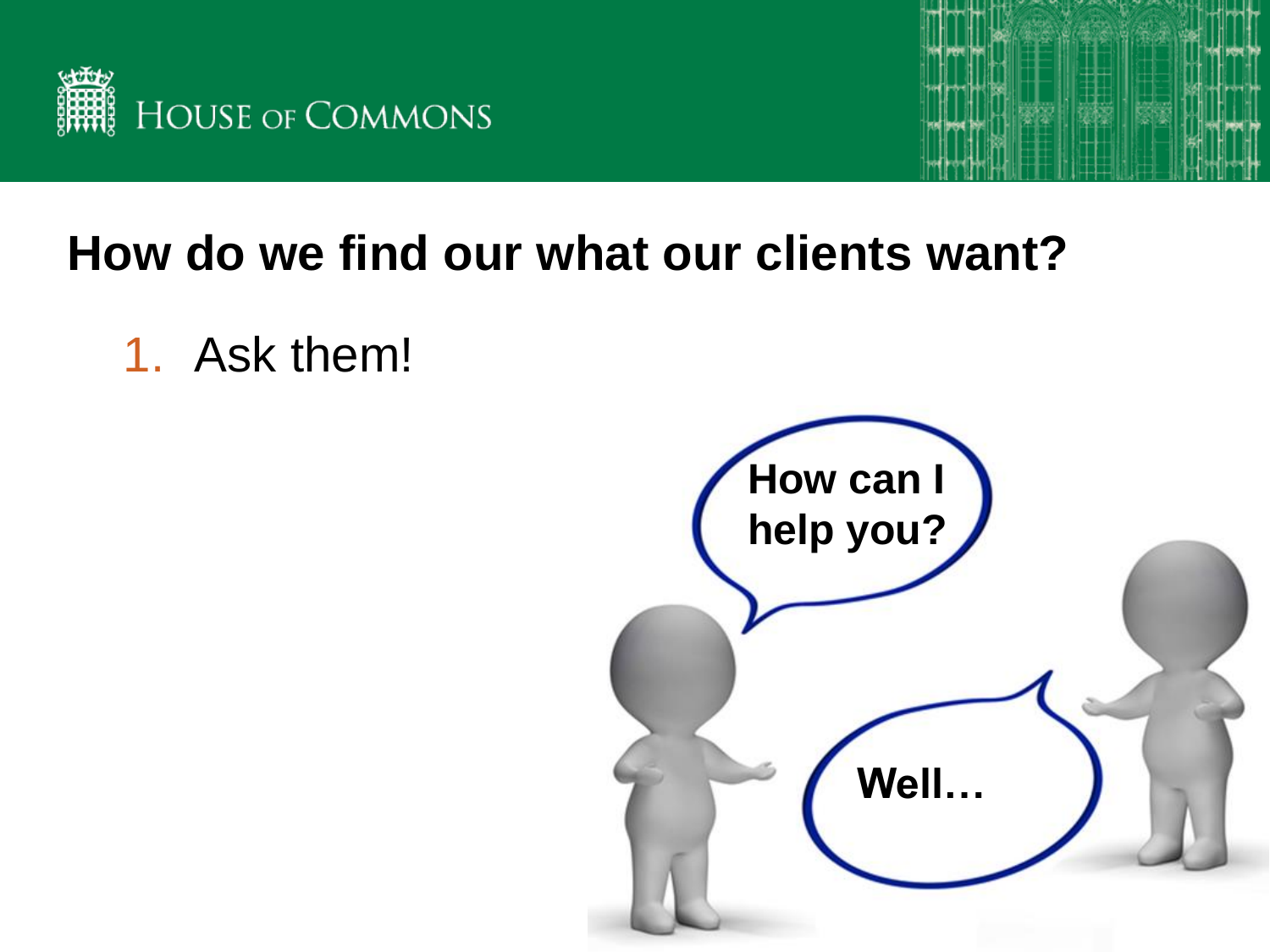



- 1. Ask them!
- 2. Feedback

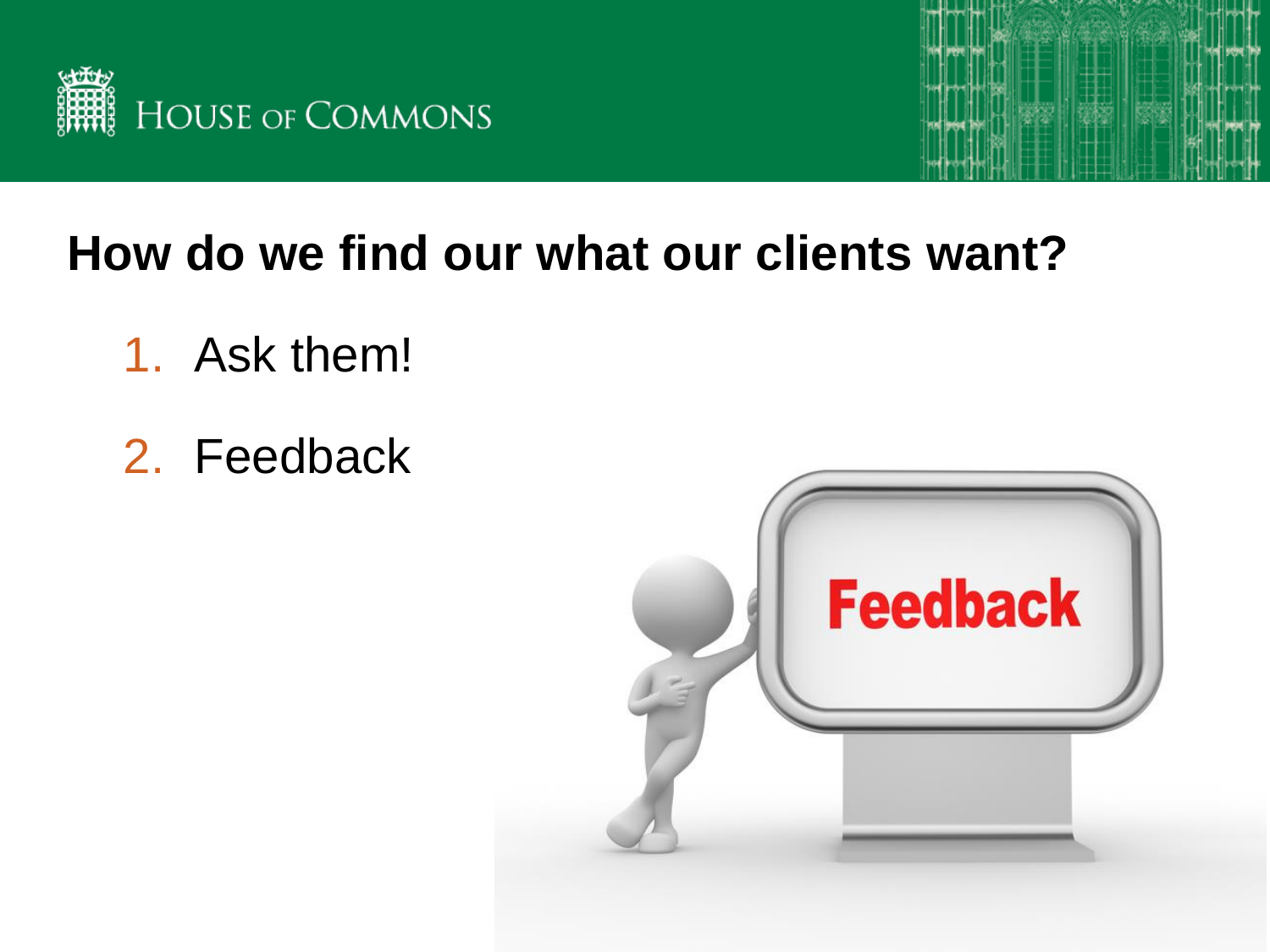



- 1. Ask them!
- 2. Feedback
- 3. Surveys

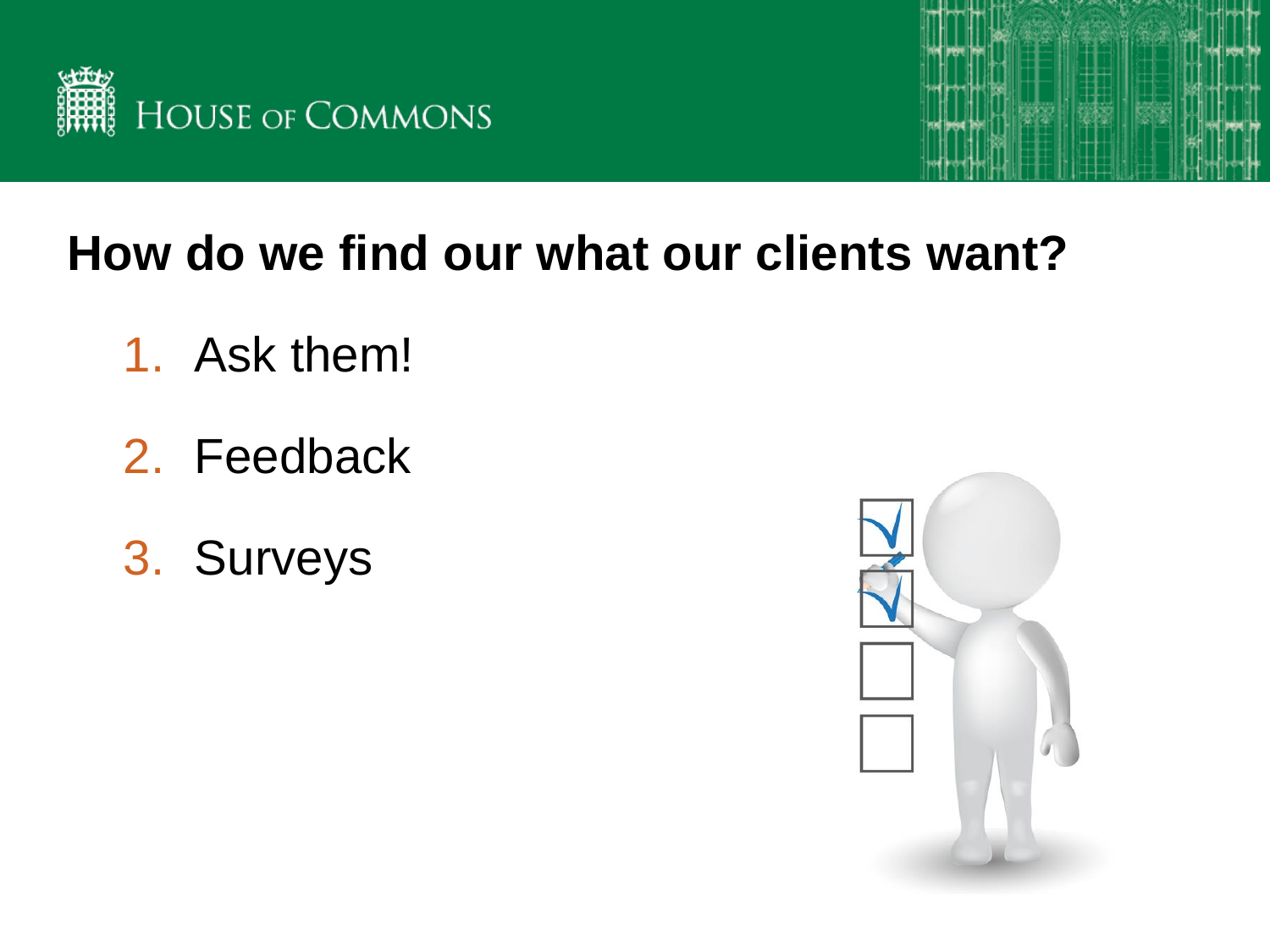



- 1. Ask them!
- 2. Feedback
- 3. Surveys
- 4. In-depth interviews / focus groups

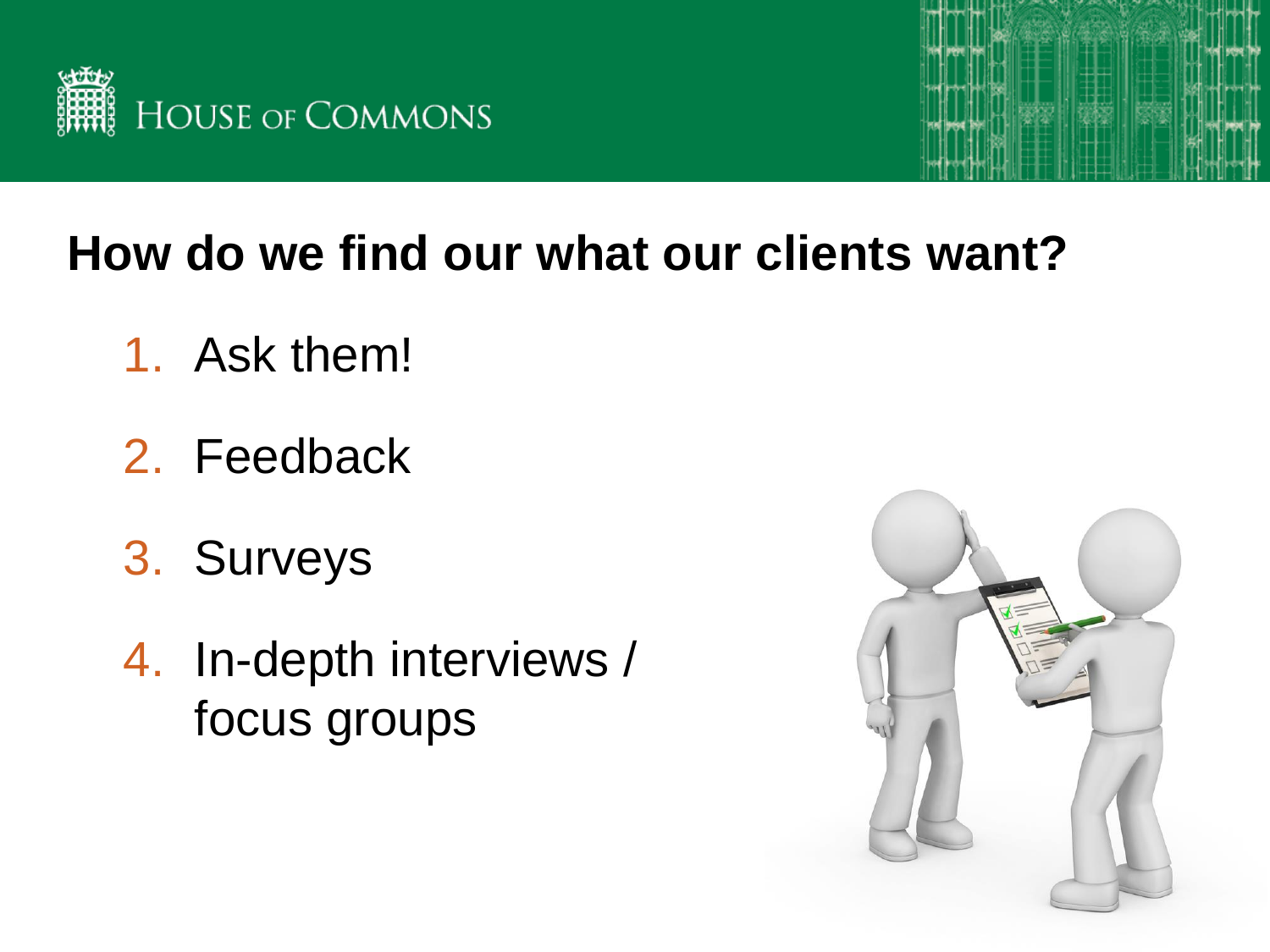



- 1. Ask them!
- 2. Feedback
- 3. Surveys
- 4. Interviews / focus groups
- 5. What do others want?

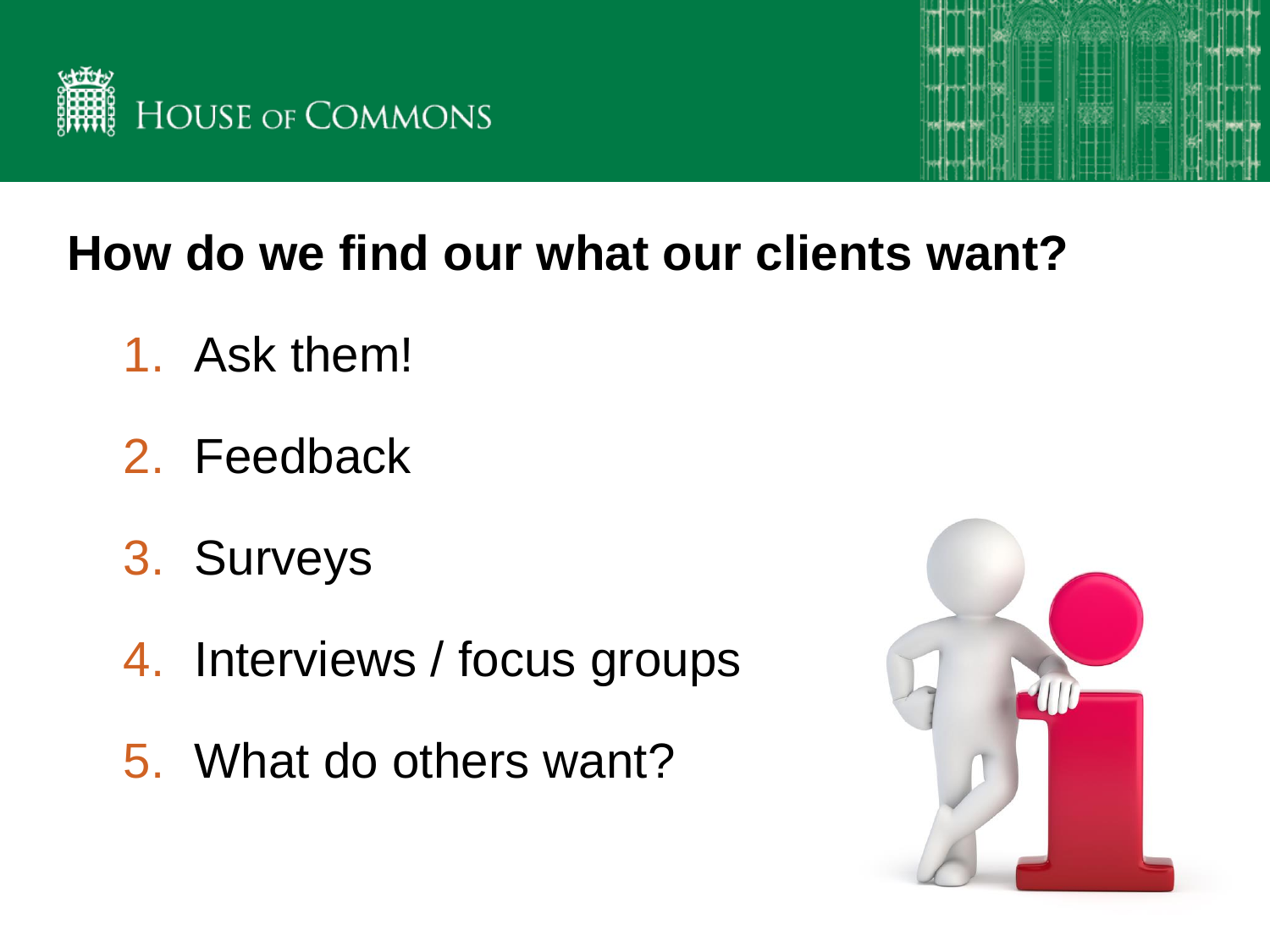

#### **What ideas have we discussed before?**

- 1. [Using personas](https://www.ifla.org/files/assets/services-for-parliaments/preconference/2016/brodie_presentation.pdf) Canada, 2016
- 2. [Research cooperation / Member surveys](https://www.ifla.org/files/assets/services-for-parliaments/preconference/2016/okuyama_presentation.pdf) Japan, 2016
- 3. ['Big Data' & business intelligence](https://www.ifla.org/files/assets/services-for-parliaments/preconference/2016/leuthold_presentation.pdf) Switzerland, 2016
- 4. [Business Model Canvas & Design Thinking](https://www.ifla.org/files/assets/services-for-parliaments/preconference/2016/furtado_presentation.pdf) Brazil, 2016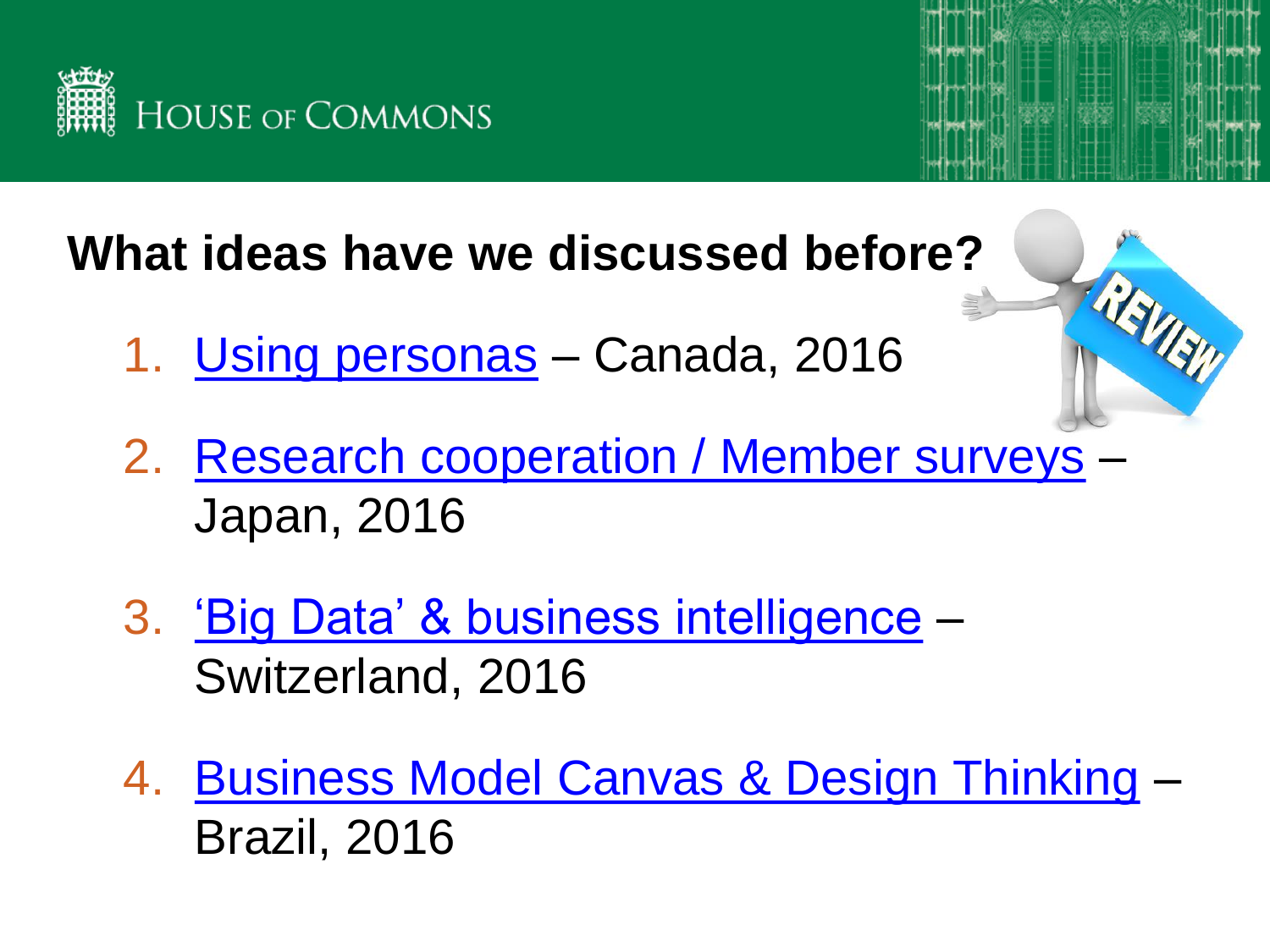

**What ideas have we discussed before?**

5. [Dealing with dynamic change](https://www.ifla.org/files/assets/services-for-parliaments/preconference/2015/25_francis-kintu_ppt.pdf) – Uganda, 2015



- 6. [Strategic planning](https://www.ifla.org/files/assets/services-for-parliaments/preconference/2015/29_keukens-lodder_ppt.pdf) Netherlands, 2015
- 7. [Customer Relationship Management](http://library.ifla.org/879/1/106-paiva-en.pdf) Brazil, 2014
- 8. [The Committee for the Future](https://www.ifla.org/files/assets/services-for-parliaments/preconference/2012/061preifla-2012-08-09-lipponen.pdf) Finland, 2012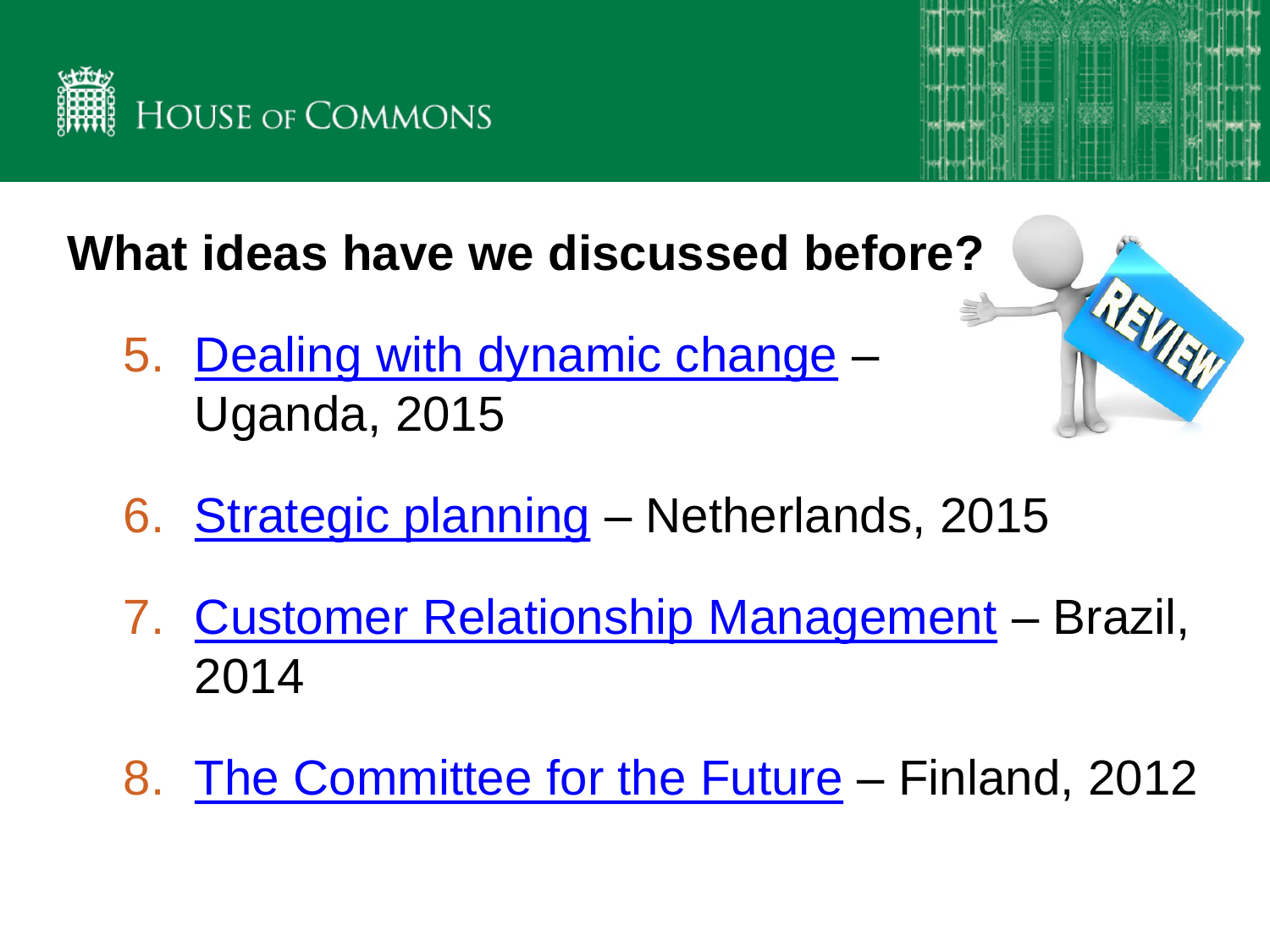



## **What ideas have we tried in Westminster?**

- Customer Value Propositions (CVPs)
- Service feedback
- Random online surveys
- Website personas & UX
- User panels
- Exit interviews
- Member surveys

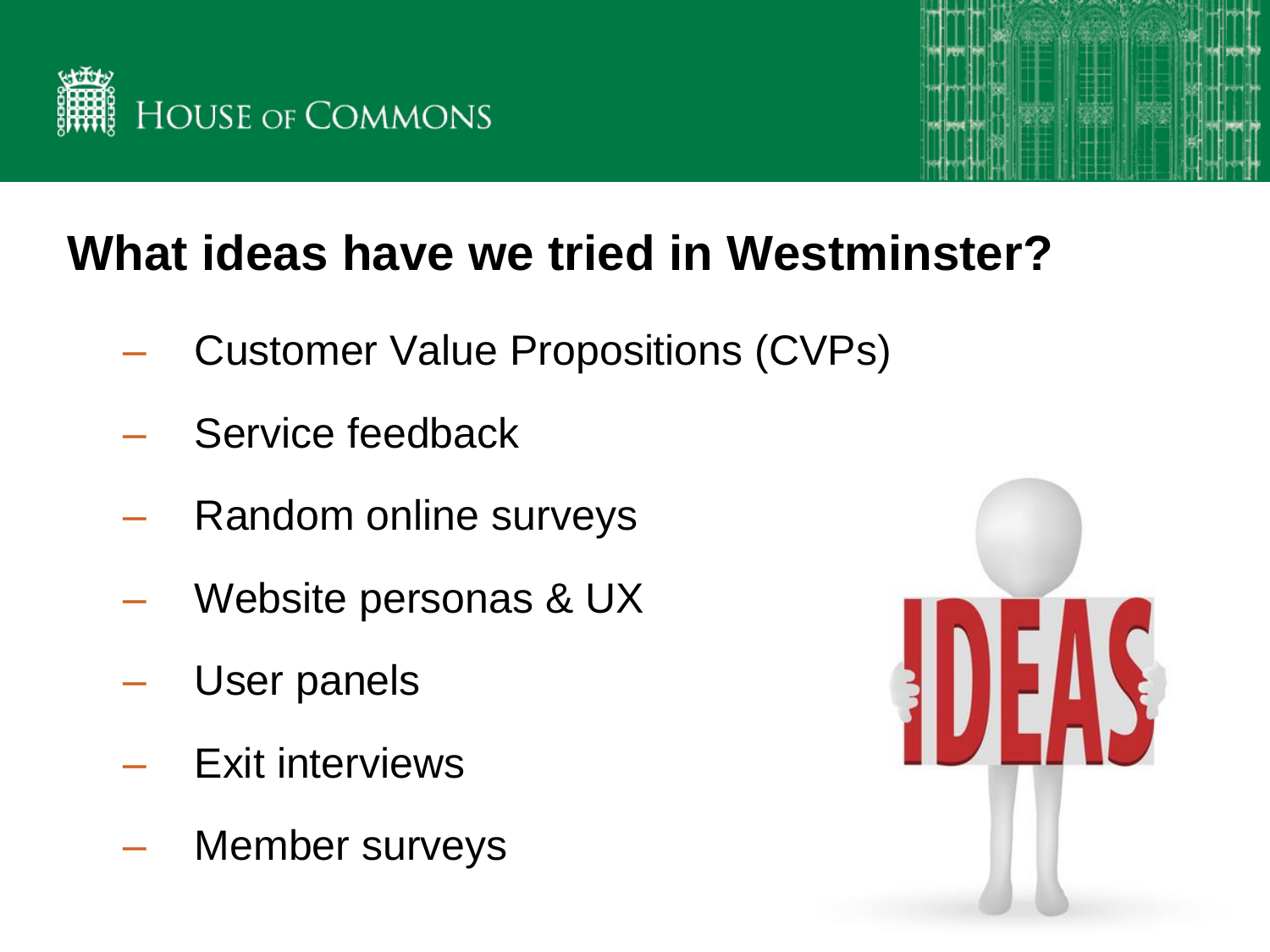



#### **What's coming up next week on this topic?**

Session 210, Tuesday - 13:45

- Report on the practical use of Design thinking – Brazil
- Adjusting the offer to Members' needs – EPRS

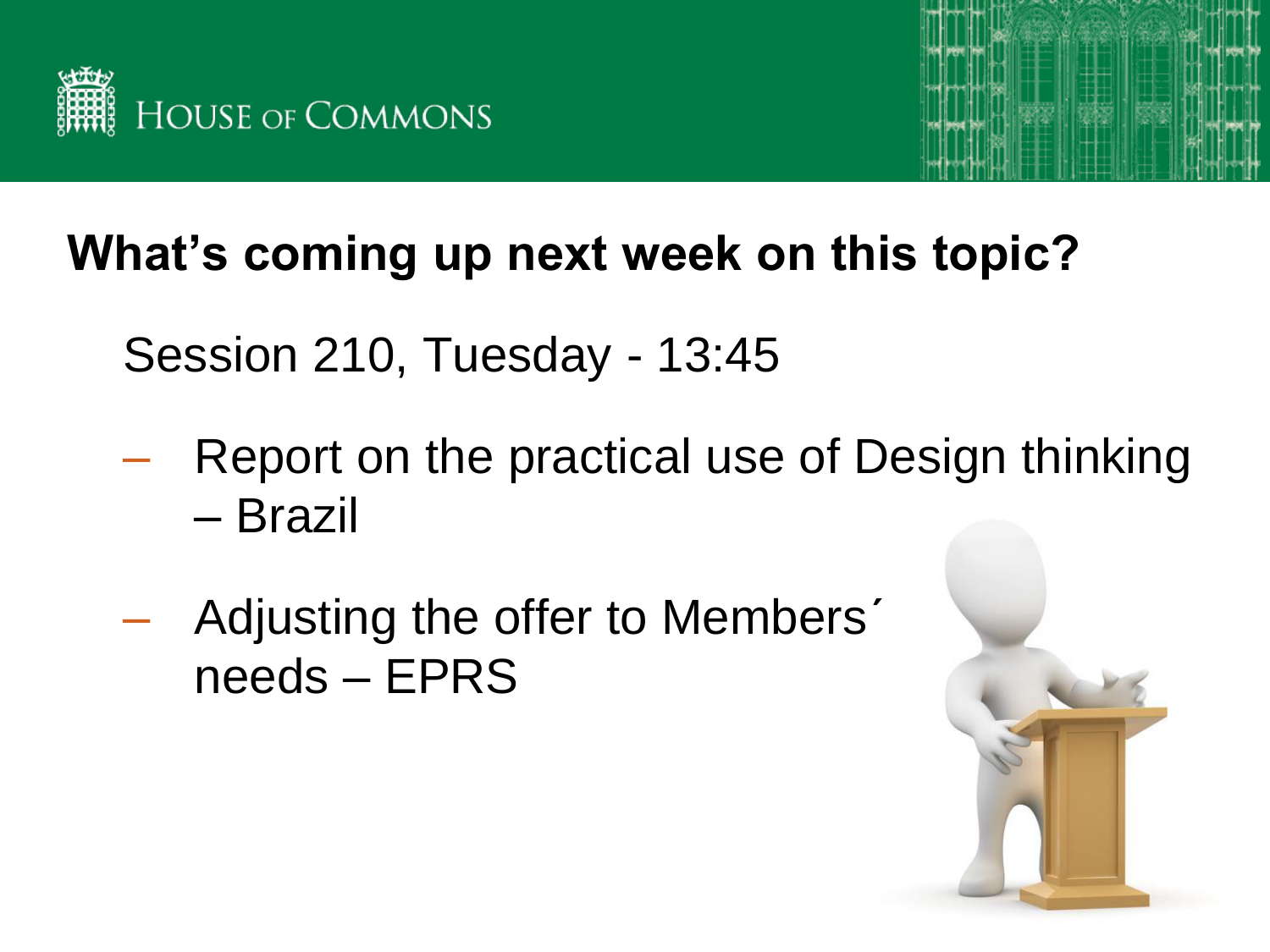



## **What's coming up next week on this topic?**

- Networking Events:
- Design of research/information products
- How to evaluate impact